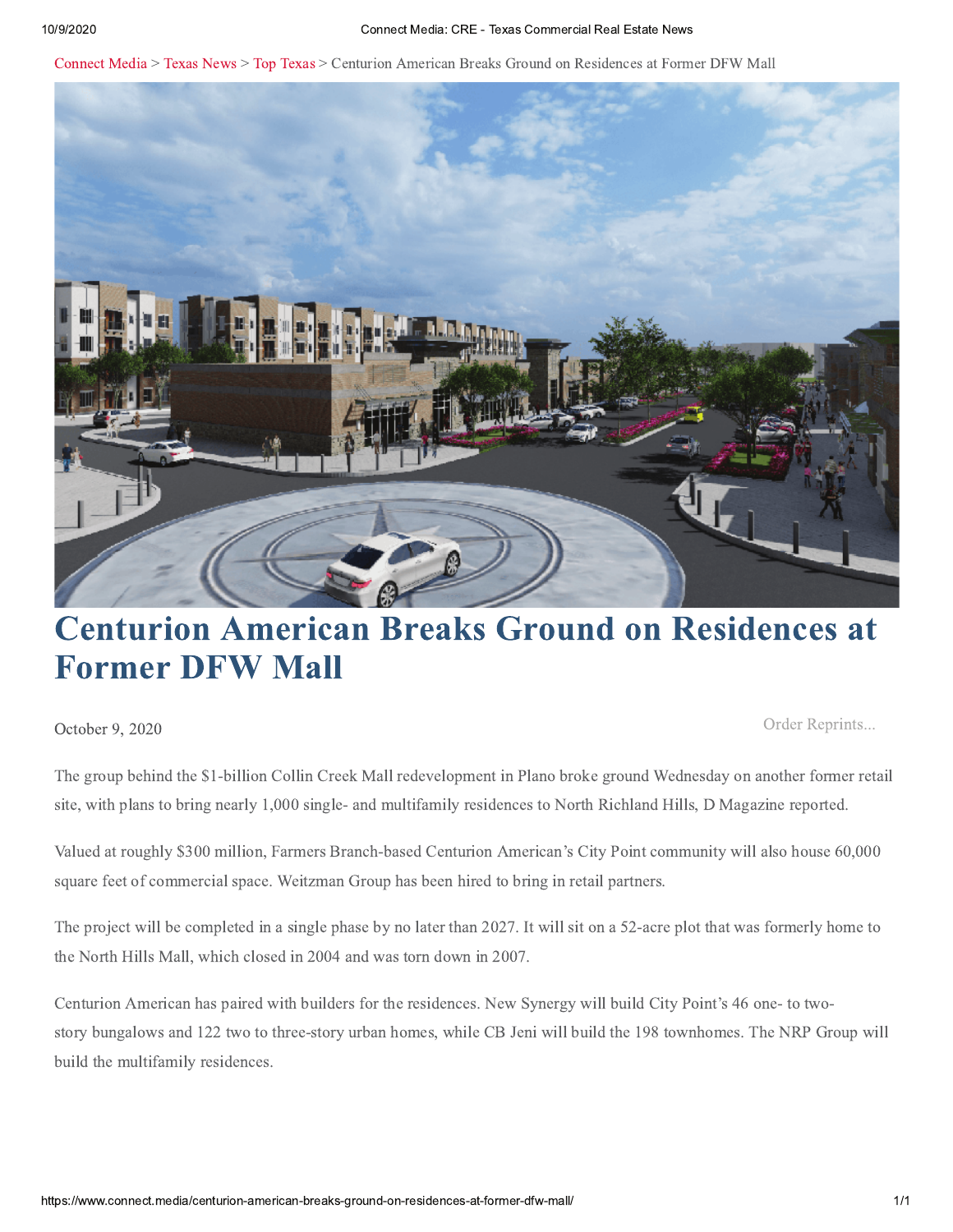## **Letter spells out firing of aviation director**

#### **BY LUKE RANKER**

*LRANKER@STAR-TELEGRAM.COM*

FORT WORTH Fort Worth's city manager fired the aviation director after a hit-and-run in a city-owned vehicle, one of multiple instances involving damage to city property, according to city officials.

In a termination letter, City Manager David Cooke and Assistant City Manager Fernando Costa said Bill Welstead hit another car with a city vehicle and then instructed city employees to make repairs to the car using a city-issued credit card, a violation of procedures. Welstead also operated a private aerospace business that he did not disclose and used airport land for hunting.

"Based on a careful review of what has already been discovered, we no longer have confidence that you can be a trusted member of the City's Management team and model the ethical and respectful behavior that we expect of our City leaders," the letter read. "It has become apparent that your decisions are focused on your own self-interest and not the interests of the City or Aviation Department."

Cooke terminated Bill Welstead as head of the department Sept. 9. The Star-Telegram reported the firing Sept. 22 when Cooke made public that he had fired Welstead and had asked the police department to investigate. Cooke also requested an audit.

Costa provided a copy to the Star-Telegram.

In an interview, Costa described the hit-and-run as a "fender bender," but said it led to the uncovering of multiple crashes that Welstead was involved in with city vehicles. Each time he took the vehicle to an unauthorized body shop instead of the city maintence department.

The deeper city staff looked, the more they uncovered about Welstead, Costa said, expressing disappointment.

"In some instances it was a shock — a city employee had who and been well respected engaged in this kind of behavior and we didn't know," he said.

It has become clear that several employees did know, but did not feel they were able to make a complaint, he said.

While Fort Worth Police look into potential criminal wrongdoing, the city's auditor has been looking into misspending for about a month, Councilman Cary Moon, chairman of the audit commitee, said. Moon said he expects the findings within a month.

"This is disappointing for him personally and for the city," Moon said, adding that he and other city leaders expect employees to be highly ethical. "In the end these things always get exposed."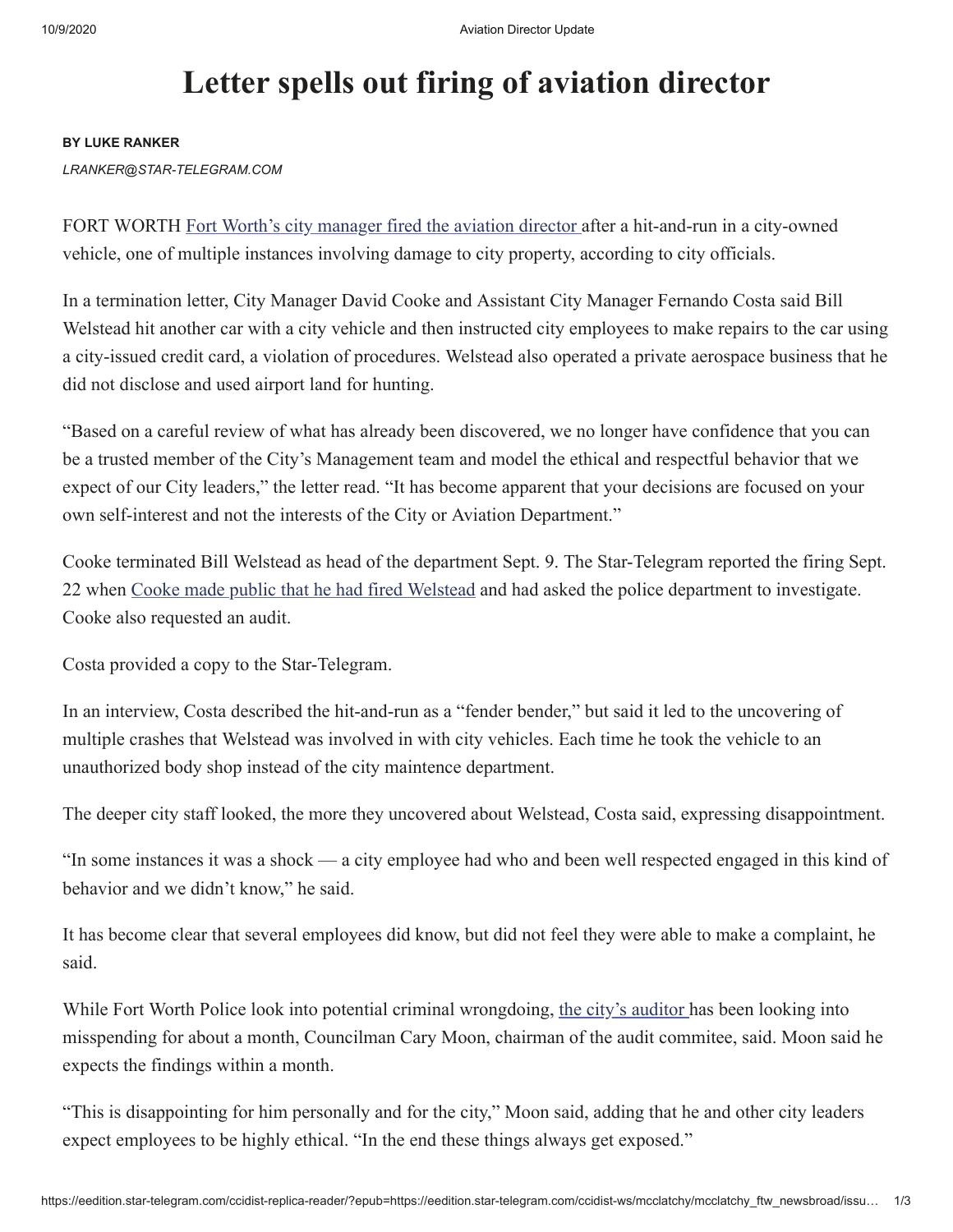Attempts to reach Welstead were unsuccessful.

According to the letter, Welstead hit the car June 25 and fled. He was later "dismissive when called back to the scene."

Welstead did not report the crash to the city, but told staffers to make repairs to the car using a city credit card for payment, according to the memo. He also did not report damage to the other vehicle.

The city manager's officer learned of the hit-and-run when the driver of the other vehicle filed a police report regarding the crash.

While investigating the hit-and-run, city officials learned Welstead operated a private business, NMH Group, but had not disclosed it. The city requires employees to disclose a second source of income in order assess potential conflicts of interest.

NBC 5 reported Wednesday night that state records show Welstead formed NMH Group in 2013. NMH bought property at 4800 North Main St., directly across from Meacham Airport.

A website listed for the company appeared to be deactivated.

In a third finding, the letter states Welstead used city-owned airport property for hunting.

He instructed staff to fence off a large section of airport property, install a deer feeder and purchased hunting equipment for his personal use, according to the letter.

Welstead, 42, made about \$150,000 as aviation director.

The Fort Worth aviation department oversees three airports: Alliance, Spinks and Meacham International. Meacham and Spinks provide regional aviation services for air charter, corporate, business and recreational aircraft. While Alliance Air Services manages Alliance, the city owns the airport.

Roger Venables, the city's assistant director for property management, will serve as the interim director for the Aviation Department.

Welstead was also involved in a 2017 human resources investigation, according to the letter. That investigation noted that he retaliated against an employee after a complaint. He received a two week unpaid suspension, Costa said.

Welstead had wanted to block an employee from complaining about a time sheet issue and had threatened to fire the employee, Costa said. City leadership kept a close eye on Welstead after that, but felt it was a one time issue, he said.

At the time, leadership admonished Welstead "about creating a workplace that is inconsistent" with city policies.